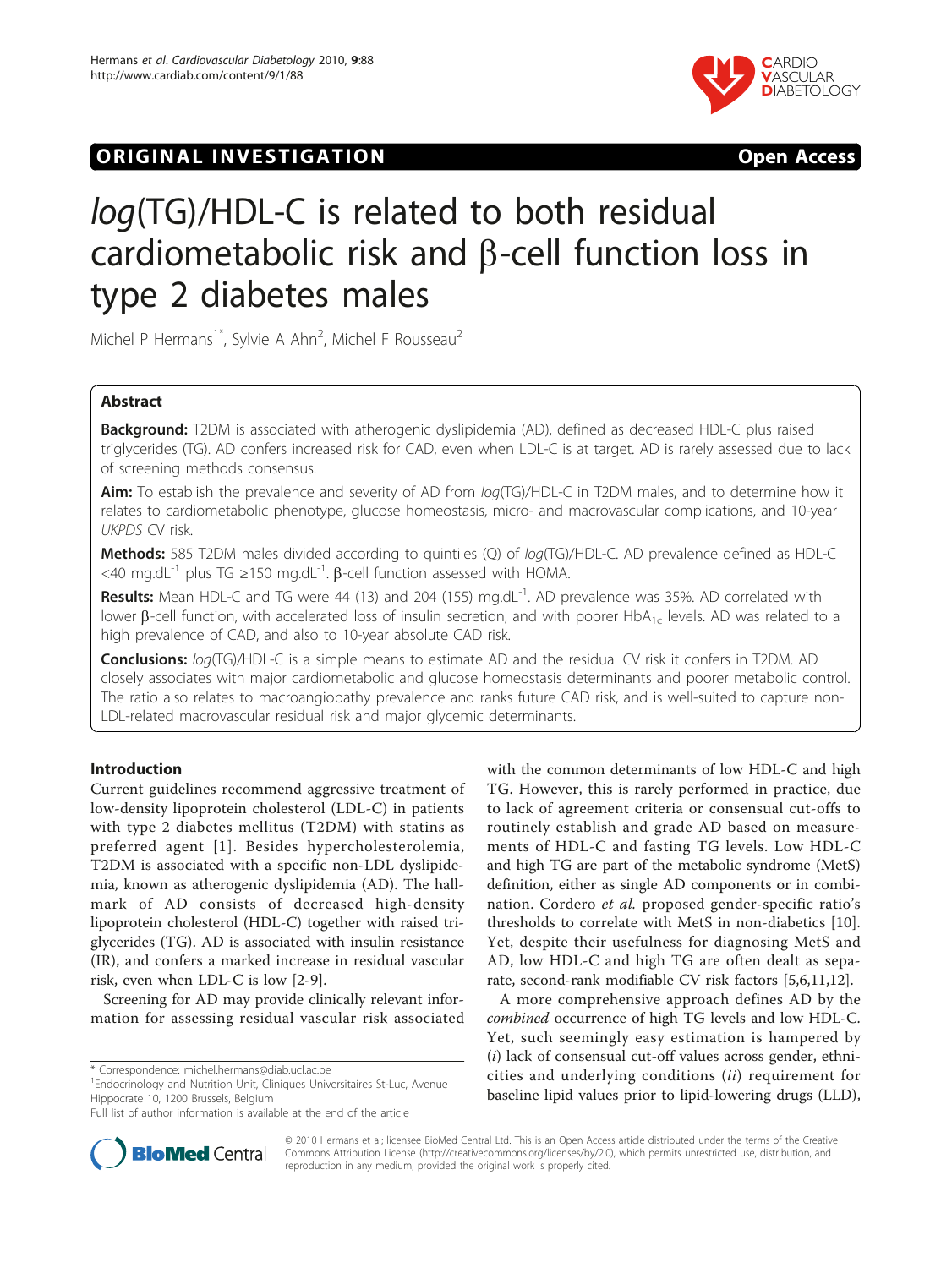(*iii*) a *sine qua non* association does not take into account imbalances between the severity of the two non-LDL lipid abnormalities, underestimating the magnitude of AD in groups with spontaneously low (Afro-Americans, sub-Saharan Africans) or with elevated TG levels prior to LLD or insulin [\[12-16](#page-8-0)].

Computing a ratio from fasting TG (numerator) and fasting HDL-C (denominator) appears as such intuitively more attractive than the combined occurrence to grade AD severity. Prior log transformation of TG levels allows for computing a broad range of TG values, as observed in everyday practice, from normal levels in subjects without AD to markedly hypertriglyceridemic states, such as MetS and many T2DM patients. Assessing AD with a  $log(TG)/HDL-C$  ratio also incorporates occurrence of mutually reinforcing or diverging confounders affecting both fraction's components, such as insulinsensitizers, certain LLDs, or ethanol intake (which often increase both terms), or diet, exercise or menopausal status, which affect numerator and denominator in opposite directions [[12,17-20\]](#page-8-0).

The aim of the present study was to establish the prevalence, distribution and severity of AD from  $log(TG)/$ HDL-C in a large cohort of T2DM males. We also determined whether the ratio provides predictive information on cardiometabolic phenotype and glucose homeostasis determinants. Finally, we analyzed the association between AD and prevalence of micro- and macrovascular complications, as well as its impact on 10-year CV risk from the T2DM-specific United Kingdom Prospective Diabetes Study (UKPDS) calculator [[21](#page-8-0)-[25\]](#page-8-0).

# Methods

The study design was cross-sectional and included 585 consecutive adult male outpatients with T2DM defined according to the Expert Committee on the Diagnosis and Classification of Diabetes Mellitus [[26](#page-8-0)] and followed in a single academic centre in Brussels (Belgium) between January 2008 and June 2010. Exclusion criteria were other forms of diabetes, severely impaired hepatic function, cancer, untreated thyroid conditions associated with hypo- or hyperthyroidism, malignancies and malabsorptive gastro-intestinal disorders. The following variables were recorded: age, ethnicity, socio-educational level, known diabetes duration, family history (cardiovascular diseases, diabetes mellitus), self-reported leisuretime (LT) weekly exertional exercise duration and daily duration spent watching screen(s) such as television, personal computer or visual numeric media, as surrogate for leisure-time sedentarity.

The presence of a metabolic syndrome (MetS score ≥3/ 5) was defined according to AHA/NHLBI criteria [\[11,16](#page-8-0)]. The prevalence of AD was defined as the combination of MetS criteria for low HDL-C at baseline  $(< 40 \text{ mg.dL}^{-1})$  and high fasting TG at baseline ( $\geq 150$  mg.dL<sup>-1</sup>). The AD ratio log(TG)/HDL-C computed log(fasting TG) to fasting HDL-C. In patients treated with LLD(s), the TG and HDL-C values were the last available ones prior to LLD implementation. Normal values for log(TG)/HDL-C from a control cohort of 80 lean subjects without diabetes or family history for diabetes and untreated with LLD were: 0.036 (mean); 0.034 (median); 0.012 (SD); 0.014 (minimum); 0.067 (maximum); 0.029 (percentile 25) and 0.042 (percentile 75).

As regards bioanthropometry, patients were measured for body weight, height, body mass index (BMI), relative and total body fat (BodyFat Analyzer, Omron BF 500), waist circumference and conicity index (waist circumference  $(m)/0.109 \sqrt{$ weight  $(kg)/$ height  $(m)$ ]) [[27](#page-8-0)-[29\]](#page-8-0). Ultrasonographic evidence for fatty liver was considered in the presence of hyperreflectivity and in the absence of other etiological factors known to be associated with liver steatosis, including excess ethanol intake.

Computer-based Homeostasis Model Assessment (HOMA) of insulin sensitivity and beta-cell function was previously detailed<http://www.dtu.ox.ac.uk>. Values of HOMA B (%) were plotted as a function of HOMA S (%), defining a hyperbolic product area  $(\beta \times S)$  [unit:  $\frac{6^2}{3}$ ] which normal value: 100%, corresponding to  $10^4$  %<sup>2</sup>], which represents the true, underlying  $\beta$ -cell function. (B  $\times$  S) loss over a subject's lifetime span was obtained by dividing 100-( $B \times S$ ) by subjects' age at the time of HOMAmodeling, providing an estimate of annual  $(B \times S)$  loss rate  $(\%.\text{year}^{-1})$  [\[15,30-34](#page-8-0)].

Medications history inquired upon current use of oral antidiabetic drugs, insulin, blood pressure (BP)-lowering drugs, aspirin, and any LLD(s)). Hypertension history was defined as systolic BP ≥140 mmHg and/or diastolic BP ≥90 mmHg or current treatment with BP-lowering drug(s) prescribed for treating high BP.

As regards macroangiopathy, coronary artery disease (CAD) was retrospectively inferred from medical history (myocardial infarction, angioplasty, stenting, revascularization surgery and/or significant coronary stenosis confirmed by angiography) and systematic review of all procedures, screening (exercise testing, echocardiography) or subclinical disease imaging data in the patient's records. Stroke was defined according to UK Prospective Diabetes Study (UKPDS) criteria, i.e. any neurological deficit lasting ≥1 month, no distinction being made between ischaemic, embolic and haemorrhagic strokes [[21](#page-8-0)]. In patients with multiple CV events, only the first one was considered for prevalence. Peripheral artery disease (PAD) was defined by a well-documented medical history of lower-limb(s) claudication and/or clinical or imaging evidence for ischemic diabetic foot, angioplasty, stenting, revascularization surgery and/or significant lower-limb artery stenosis at Doppler ultrasonography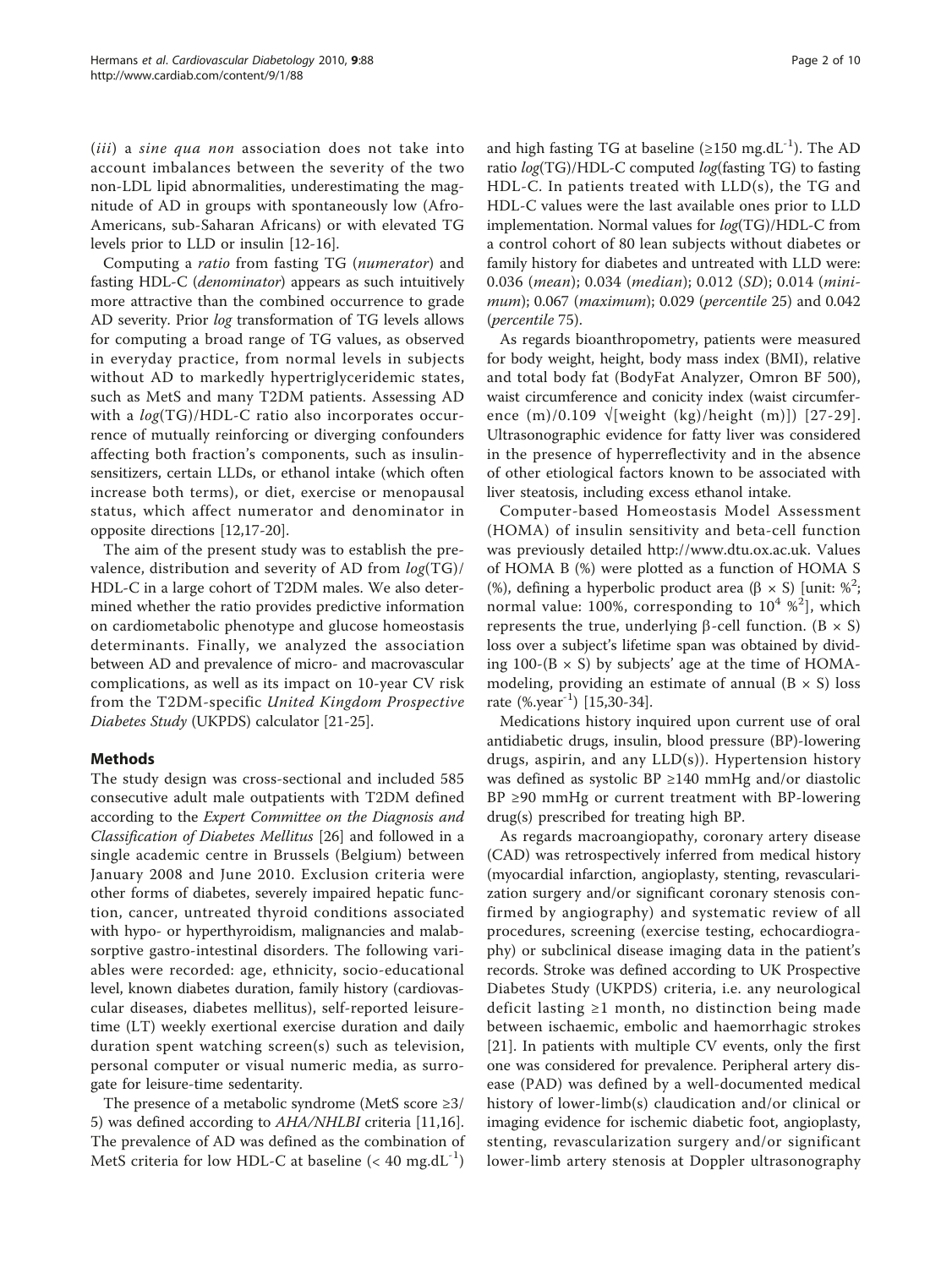and/or angiography. A diabetic retinopathy (DRP) was diagnosed following dilated fundus examination, with fluoangiography performed when deemed necessary by an in-house ophthalmologist. The presence of a peripheral neuropathy was based on clinical examination (knee and ankle reflexes, Semmes-Weinstein 5.07 monofilament test) and/or 4-limbs electromyography.

The following biologic variables were assessed: glycated haemoglobin (Hb $A_{1c}$ ), total cholesterol (C), HDL-C, TG, LDL-C (from Friedewald's formula), non-HDL-C (by subtracting HDL-C from total C), apolipoproteins (apo) A-I and  $B_{100}$ . As for non-lipid cardiometabolic markers, levels of high-sensitivity C-reactive protein (hsCRP), uric acid, cystatin C, fibrinogen, leucocytes count, total and free testosterone, sex-hormone-binding globulin (SHBG), ferritin, liver enzymes (aspartate aminotransferase [AST], alanine aminotransferase [ALT],  $\gamma$ -glutamyl transferase [ $\gamma$ GT], homocysteine, folic acid and vitamin  $B_{12}$  were determined. Normo, micro- and macro-albuminuria were defined as urinary albumin excretion <30 (normo-), 30-299 (microalbuminuria) and  $\geq$ 300 μg.mg creatinine<sup>-1</sup> (macro-albuminuria) from firstmorning urine sample. Glomerular filtration rate was estimated (eGFR) using the Modified Diet in Renal Disease (MDRD) formula [[35\]](#page-8-0).

The UKPDS Risk Engine provided 10-year absolute CV risk estimates for T2DM individuals in primary CV prevention related to coronary artery disease (CAD), lethal CAD, stroke and lethal stroke, and was based on the 10 following variables: known T2DM duration, age, gender, ethnicity, smoking status, chronic atrial fibrillation,  $HbA_{1c}$  level, systolic BP, total C and HDL-C [[21](#page-8-0)-[25\]](#page-8-0). Each patient gave informed consent, and the protocol was approved by the local Institutional Review Board.

# Statistical methods

Results are presented as means  $(\pm 1)$  standard deviation (SD)) or proportions. The significance of differences between means was assessed by one-way analysis of variance for linear trend between means, and by a Chisquared test trend for differences in proportions. Results were considered significant or non-significant (NS) for  $p < or$  > 0.05, respectively.

# Results

Patient's characteristics are described in Table [1](#page-3-0). There were 585 male patients in the whole cohort, 89% of whom of Caucasian ancestry. Diabetes duration was 14 (9) years. The prevalence of AD, defined as the combination of baseline HDL-C <40 mg.dL<sup>-1</sup> and TG ≥150  $mg \cdot dL^{-1}$  was 35%. When patients were divided according to AD quintiles of  $log(TG)/HDL-C$ , patients in the 1st AD quintile (Q I) had a mean log(TG)/HDL-C value similar to that of control, non-diabetic subjects (see Methods). T2DM patients from the  $2<sup>nd</sup>$  AD quintile (Q II) had a mean log(TG)/HDL-C value corresponding to the  $75<sup>th</sup>$  percentile of controls.

In the whole T2DM cohort, mean age (1 SD) was 65 (12) year, with a significant downward trend across AD quintiles. Both smoking and ethanol intake showed significant decreasing trends across quintiles. The proportion of patients reporting LT physical activity and screen-watching daily duration were significantly different across quintiles, suggestive of both a marked increase in sedentarity and a marked decrease in exercise practice. There were highly-significant trends across AD quintiles for progressively higher values of BMI, waist circumference, conicity index, waist-to-height ratio, fat mass and visceral fat. Liver steatosis was present in 68% of the whole cohort, with significant rising trends across quintiles, from 50% (Q I) to 83% (Q V)  $(p < 0.0001)$ . There was a stepwise increase across quintiles of log(TG)/HDL-C in fasting insulinemia, from 80 to 132 pmol. $l^{-1}$  (p < 0.0001). Insulin sensitivity and the hyperbolic product  $(B \times S)$  were lower than the normal value (100%) in the whole cohort, with a mean value of 53% (HOMA S) and 28.5% ( $B \times S$ ), respectively. There were stepwise decreases across quintiles for both parameters, from 69% (HOMA S) and 35.7% (B  $\times$  S) (Q I) to 39% (HOMA S) and 22.5% (B  $\times$  S) (Q V) (both p  $\lt$ 0.0001). The  $B \times S$  loss rate also showed a highly-significant trend toward worsening loss across AD quintiles, from 1.15%.yr<sup>-1</sup> (Q I) to 1.44%.yr<sup>-1</sup> (Q V) (p < 0.0001; Table [1\)](#page-3-0).

Statin and fibrate were given to 54 and 21% of the whole cohort, with a significant trend for increased fibrate use across quintiles, from  $9\%$  (Q I) to  $46\%$  (Q V) (p < 0.0001; Table [1](#page-3-0)). None of the patients were treated with niacin. In the whole cohort, macroangiopathy was present in 40%, as CAD (29%), TIA/stroke (9%) and/or PAD (12%) (Table [1](#page-3-0)). There were significant trends for higher prevalence of overall macroangiopathy, CAD and TIA/stroke across AD quintiles, from 29% (overall), 15% (CAD) and 5% (TIA/stroke) in Q I to 48% (overall), 33% (CAD) and 13% (TIA/stroke) in Q V (p 0.060, 0.0097 and 0.0129, respectively). No trend was observed for PAD across AD quintiles. After adjustment for interquintile differences in age, overall macroangiopathy, CAD and TIA/stroke prevalence increased even more significantly across quintiles, from 28%, 15% and 6% (Q I) to 52%, 36% and 14% (Q V), respectively (p 0.0010 (overall), 0.0024 (CAD), and 0.0126 (TIA/stroke)).

As regards glucose-lowering therapies, 59, 47, 7, 3, and 42% were receiving metformin, a  $\beta$ -cell stimulant, a glitazone, a DPP4-inhibitor and/or insulin, without relevant trends between quintiles. Mean  $HbA_{1c}$  in the whole cohort was 7.53 (1.53)%, with 43% of patients at  $HbA_{1c}$  target (< 7.0%). There was a non-significant rise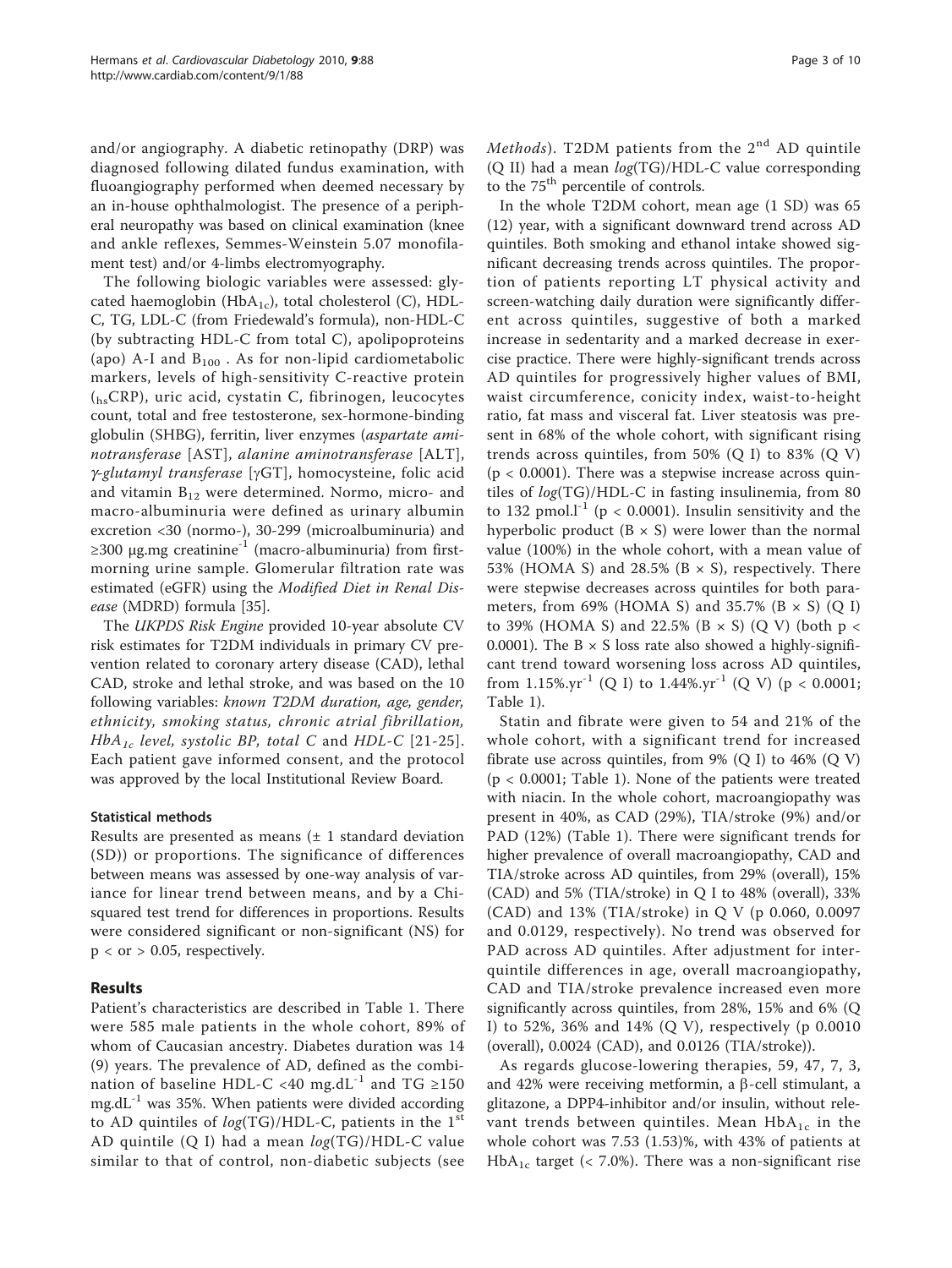#### <span id="page-3-0"></span>Table 1 Patients' characteristics

|                                                       |                         | All patients | Q I         | Q II        | Q III       | Q IV       | Q V        | P          |
|-------------------------------------------------------|-------------------------|--------------|-------------|-------------|-------------|------------|------------|------------|
| n                                                     |                         | 585          | 117         | 117         | 117         | 117        | 117        |            |
| log(TG). $\mathsf{HDL}\text{-}\mathsf{C}^{\text{-}1}$ |                         | 0.053        | 0.032       | 0.042       | 0.050       | 0.060      | 0.082      | $\sim$     |
| age                                                   | years                   | 65 (12)      | 67 (12)     | 67 (12)     | 63 (12)     | 65 (12)    | 63 (10)    | 0.0083     |
| smoking *                                             | $\%$                    | 36/64        | 41/59       | 44/56       | 40/60       | 31/69      | 24/76      | 0.0010     |
| ethanol                                               | $U.week^{-1}$           | 16(23)       | 21(25)      | 19 (21)     | 16(24)      | 14(21)     | 11(25)     | 0.0093     |
| LT physical activity **                               | $\%$                    | 60/40        | 55/45       | 53/47       | 58/42       | 67/33      | 68/32      | 0.0072     |
| LT screen watching ***                                | $hr.$ day <sup>-1</sup> | 3.1(1.8)     | 2.7(1.8)    | 2.8(1.6)    | 2.8(1.6)    | 3.0(1.5)   | 4.0(2.2)   | < 0.0001   |
| BMI                                                   | $kg.m^{-2}$             | 28.8(5.1)    | 26.5(4.9)   | 27.9(4.5)   | 29.2(5.0)   | 30.1(5.0)  | 30.4(5.3)  | < 0.0001   |
| waist circumference                                   | cm                      | 105(13)      | 98 (13)     | 103(11)     | 105(12)     | 109 (12)   | 109(13)    | < 0.0001   |
| conicity index                                        | $m^2$ .kg <sup>-1</sup> | 1.35(0.08)   | 1.33(0.08)  | 1.35(0.07)  | 1.36(0.08)  | 1.37(0.07) | 1.37(0.08) | 0.0002     |
| fat mass                                              | $\%$                    | 27.4(6.2)    | 25.0(6.7)   | 26.9(6.0)   | 27.5(6.5)   | 28.6(5.5)  | 28.8(5.6)  | < 0.0001   |
| visceral fat                                          | $0 - 30$                | 14(5)        | 12(5)       | 13(4)       | 14(5)       | 15(4)      | 15(5)      | < 0.0001   |
| liver steatosis                                       | $\frac{0}{0}$           | 68           | 50          | 61          | 69          | 72         | 83         | < 0.0001   |
| insulinaemia                                          | $pmol.l-1$              | 113(77)      | 80 (47)     | 103(67)     | 122 (98)    | 125(83)    | 132 (71)   | < 0.0001   |
| <b>HOMA S</b>                                         | $\%$                    | 53 (34)      | 69 (39)     | 61 (40)     | 50 (30)     | 49 (30)    | 39 (23)    | < 0.0001   |
| HOMA product $(B \times S)$                           | $\%$                    | 28.5 (18.2)  | 35.7 (21.6) | 31.1 (16.2) | 26.7 (15.8) | 26.7(16.2) | 22.5(16.5) | < 0.0001   |
| $(B \times S)$ loss rate                              | $%yr^{-1}$              | 1.29(0.45)   | 1.15(0.50)  | 1.18(0.33)  | 1.38(0.52)  | 1.28(0.40) | 1.44(0.39) | < 0.0001   |
| metabolic syndrome                                    | $\%$                    | 76           | 36          | 67          | 83          | 95         | 97         | < 0.0001   |
| metabolic syndrome score                              | $1/5$ to $5/5$          | 3.4          | 2.3         | 2.9         | 3.5         | 4.0        | 4.4        | < 0.0001   |
| statin/fibrate                                        | $\%$                    | 54/21        | 49/9        | 51/11       | 59/21       | 57/16      | 56/46      | NS/<0.0001 |
| macroangiopathy                                       | $\%$                    | 40           | 29          | 38          | 44          | 40         | 48         | 0.006      |
| CAD                                                   | $\%$                    | 29           | 15          | 32          | 32          | 31         | 33         | 0.0097     |
| TIA/stroke                                            | $\%$                    | 9            | 5           | 5           | 10          | 10         | 13         | 0.0129     |
|                                                       |                         |              |             |             |             |            |            |            |

Results are expressed as means (1 SD) or proportions (%). \*: never vs. former/current; \*\*: no leisure-time (LT) physical activity (PA) vs. any level of LT-PA. CAD: coronary artery disease; BMI: body mass index; HOMA B & S: beta-cell function and insulin sensitivity from homeostatic model assessment; PAD: peripheral artery disease; Q: quintile; TIA: transient ischaemic attack. NS: not significant.

PAD % 12 15 13 11 8 14 NS

in  $HbA_{1c}$  across AD quintiles, from 7.32% (Q I) to 7.85% (Q V), and a significant decrease across AD quintiles in proportion of patients reaching target  $HbA_{1c}$ , from 49% (Q I) to 35% (Q V; p 0.0155; Table [2](#page-4-0)).

The contribution of discrete components to the MetS score for each AD quintile is depicted on Figure [1](#page-5-0). A MetS phenotype (score ≥3/5) was present in 76% in the whole cohort. There was a highly-significant stepwise rise in both MetS prevalence and score across AD quintiles, from 36% and 2.3 (Q I) to 97% and 4.4 (Q V) (both  $p < 0.0001$ ; Table [1](#page-5-0) and Figure 1). There were no significant trends for higher prevalence of hypertension or enlarged waist prevalence across quintiles. In the whole cohort, hypertension prevalence was 86% and mean systolo-diastolic blood pressure values were 139 (19) - 80 (11) mmHg, without trends across quintiles.

In the whole cohort, mean LDL-C was 98 (35) mg.dL- $<sup>1</sup>$ , HDL-C was 44 (13) mg.dL $<sup>-1</sup>$ , and current TG levels</sup></sup> were 171 (119)  $mg.dL^{-1}$ . Baseline, pre-LLD TG values were 204 (155)  $mg.dL^{-1}$ . Non-HDL-C was on average 131 (40) mg. $dL^{-1}$ , and the delta between non-HDL-C and LDL-C was 31 (18) mg.dL $^{-1}$ , suggesting elevated number of both apo $B_{100}$ -carrying particles and TG-rich

lipoproteins enrichment. There were significant trends for decreasing values across AD quintiles for LDL-C, apoA-I, and LDL-C/apo $B_{100}$  ratio as surrogate for LDL size (p 0.0047, < 0.0001, and < 0.0001, respectively). There were significant trends as well for increasing values across AD quintiles for non-HDL-C, non-HDL-C minus LDL-C, and apo $B_{100}$  (all  $p < 0.0001$ ; Table [2](#page-4-0)).

As regards non-lipids markers, there were significant trends for increasing levels across quintiles for hsCRP, uric acid, cystatin C, leucocytes and ALT. Significant decreases across quintiles were observed for SHBG and vitamin  $B_{12}$  levels (p < 0.0001) (Table [2](#page-4-0)) as well as for total testosterone (11.5 (4.4) [Q I], 11.2 (5.9) [Q II], 10.6  $(4.1)$  [Q III], 9.7 (3.9) [Q IV] and 10.4 (4.9) nmol.L<sup>-1</sup> [Q V] (p 0.0331)). Mean values for the non-lipid parameters in the whole cohort were: fibrinogen 316 (76) mg.dL<sup>-1</sup>, ferritin 206 (189)  $ng.mL^{-1}$ , free testosterone 0.19 (0.12) nmol.L<sup>-1</sup>, homocysteine 14.1 (6.9)  $\mu$ mol.L<sup>-1</sup>, folic acid 7.7 (5.2) ng.mL<sup>-1</sup>, AST 26 (11) IU.L<sup>-1</sup>, and  $\gamma$ GT 43 (48)  $IUL^{-1}$ , with no trends across quintiles.

Diabetic retinopathy and peripheral polyneuropathy were diagnosed in 22 and 30% of the whole cohort, with no trend for higher prevalence across AD quintiles.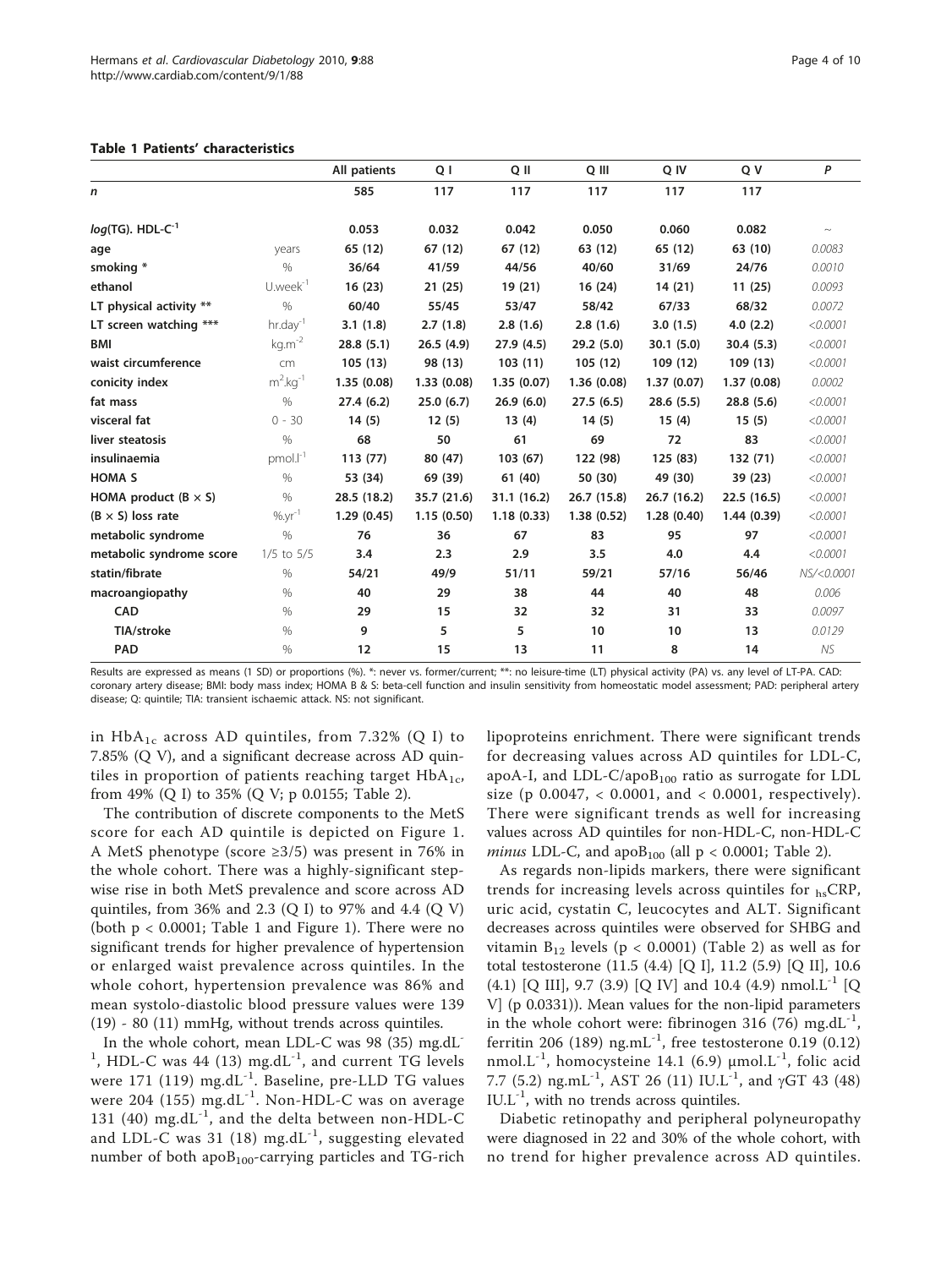<span id="page-4-0"></span>

| Table 2 Laboratory values |  |  |  |  |  |  |
|---------------------------|--|--|--|--|--|--|
|---------------------------|--|--|--|--|--|--|

|                            |                                           | All patients | Q I         | Q II        | Q III       | Q IV       | Q V         | P        |
|----------------------------|-------------------------------------------|--------------|-------------|-------------|-------------|------------|-------------|----------|
| $\mathsf{n}$               |                                           | 585          | 117         | 117         | 117         | 117        | 117         |          |
| $HbA_{1c}$                 | $\%$                                      | 7.53(1.53)   | 7.32 (1.36) | 7.41 (1.52) | 7.48 (1.46) | 7.60(1.55) | 7.85 (1.72) | NS.      |
| $HbA_{1c}$ < 7.0%          | $\%$                                      | 43           | 49          | 47          | 45          | 40         | 35          | 0.0155   |
| cholesterol (C)            | $mg.dI^{-1}$                              | 175(41)      | 179 (35)    | 180 (37)    | 168 (40)    | 174 (41)   | 174 (48)    | NS       |
| LDL-C                      | $mg.dI^{-1}$                              | 98 (35)      | 100 (32)    | 107 (34)    | 96 (34)     | 97 (34)    | 90 (38)     | 0.0047   |
| non-HDL-C                  | $mg.dI^{-1}$                              | 131 (40)     | 118 (33)    | 132 (36)    | 127 (38)    | 136 (40)   | 143 (47)    | < 0.0001 |
| non-HDL-C - LDL-C          | $mg.dI^{-1}$                              | 31 (18)      | 18(8)       | 25(11)      | 30 (15)     | 38 (18)    | 47 (21)     | < 0.0001 |
| HDL-C                      | $mg.dI^{-1}$                              | 44 (13)      | 61(11)      | 48 (8)      | 42 (7)      | 38(6)      | 32(8)       | $\sim$   |
| apoA1                      | $mg.dI^{-1}$                              | 143 (27)     | 167(23)     | 151 (24)    | 139 (20)    | 137 (18)   | 122 (26)    | < 0.0001 |
| apoB <sub>100</sub>        | $mg.dI^{-1}$                              | 90 (26)      | 80 (23)     | 92 (26)     | 86 (24)     | 94 (25)    | 95 (30)     | < 0.0001 |
| pre-LLD TG                 | $mg.dI^{-1}$                              | 204 (155)    | 102 (46)    | 149 (61)    | 173 (82)    | 217 (72)   | 359 (254)   | $\sim$   |
| current TG                 | $mg.dI^{-1}$                              | 171 (119)    | 92 (40)     | 129 (66)    | 153 (77)    | 200 (102)  | 282 (165)   | $\sim$   |
| LDL-C. $apoB_{100}^{-1}$   |                                           | 1.07(0.28)   | 1.21(0.24)  | 1.13(0.26)  | 1.07(0.26)  | 0.99(0.28) | 0.92(0.27)  | < 0.0001 |
| <b>hsCRP</b>               | $mg.dI^{-1}$                              | 0.36(0.61)   | 0.36(0.73)  | 0.20(0.21)  | 0.42(0.72)  | 0.35(0.44) | 0.48(0.76)  | 0.0089   |
| uric acid                  | $mg.dI^{-1}$                              | 5.7(1.6)     | 5.5(1.4)    | 5.7(1.5)    | 5.6(1.7)    | 6.3(1.6)   | 5.7(1.6)    | 0.001    |
| cystatin C                 | $mg.l^{-1}$                               | 0.87(0.34)   | 0.76(0.21)  | 0.85(0.22)  | 0.85(0.27)  | 0.90(0.38) | 0.98(0.48)  | < 0.0001 |
| white blood cells          | $10^3$ .mm <sup>-3</sup>                  | 7.20 (1.94)  | 6.63(2.04)  | 6.70 (1.90) | 7.49 (1.90) | 7.57(2.01) | 7.56 (1.58) | < 0.0001 |
| <b>ALT</b>                 | $ U ^{-1}$                                | 32 (21)      | 27(11)      | 33 (26)     | 30 (16)     | 38 (28)    | 32 (14)     | 0.0009   |
| <b>SHBG</b>                | $nmol.-1$                                 | 37 (24)      | 46 (25)     | 37(21)      | 31 (15)     | 36(25)     | 34 (30)     | < 0.0001 |
| eGFR                       | ml.min <sup>-1</sup> .1.73 m <sup>2</sup> | 80 (27)      | 85 (25)     | 80(23)      | 82 (29)     | 81 (24)    | 73 (30)     | 0.0105   |
| albuminuria                | $\mu$ g.mg creatinine <sup>-1</sup>       | 100 (278)    | 50 (103)    | 30(55)      | 108 (273)   | 106 (304)  | 201 (433)   | < 0.0001 |
| $normal/(\mu)$ albuminuria | $\%$                                      | 65/35        | 76/24       | 73/27       | 64/36       | 63/37      | 51/49       | < 0.0001 |

Results are expressed as means (1 SD) or proportions (%). ALT: alanine aminotransferase; apo: apolipoprotein; eGFR: estimated glomerular filtration rate; HDL: high-density lipoprotein; h<sub>s</sub>CRP: high-sensitivity C-reactive protein; LDL: low-density lipoprotein; LLD: lipid-lowering drug(s); μ: micro-; Q: quintile; SHBG: sex hormone-binding globulin; TG: triglycerides. NS: not significant.

Such lack of difference across quintiles remained after adjustment for inter-quintile differences in mean age. In the whole cohort, eGFR was 80 (27)  $\text{ml.min}^{-1}$ .1.73  $\text{m}^2$ , with a significant decrease across AD quintiles, from 85 (Q I) to 73 ml.min<sup>-1</sup>.1.73 m<sup>2</sup> (Q V; p 0.0105). There were significant increases across quintiles in mean albuminuria values and in albuminuria prevalence (both  $p <$ 0.0001; Table 2).

In the whole cohort, 331 patients were in primary CV prevention, and therefore eligible for UKPDS risk estimation. Their mean 10-year absolute CV risk prediction was: 22 (16)% (CAD); 15 (14)% (fatal CAD); 14 (19)% (stroke) and 2 (3)% (fatal stroke). Figure [2](#page-6-0) depicts UKPDS risk for CAD after adjustment for inter-quintile differences in mean age. There were significant trends for a markedly heightened risk across AD quintiles, from 15% (CAD) and 10% (fatal CAD) in Q I up to 29% (CAD) and 20% (fatal CAD) in Q V (p < 0.0001 and 0.0004). No such trends across quintiles were observed for risk of stroke or lethal stroke (not illustrated).

### **Discussion**

The main findings of the present study are fourfold. Firstly, we observed a 35% prevalence of AD in T2DM males. Secondly, the AD ratio log(TG)/HDL-C proved

an easy means to estimate IR, and was strongly associated with IR and its cardiometabolic phenotype, including fat distribution, liver steatosis and sedentarity markers. Thirdly, the ratio was linked to a marked gradient for residual risk of future CAD. Fourthly, the ratio related to insulin secretion and  $\beta$ -cell function loss rate in T2DM, and as such a higher ratio was associated with non-attainment of target  $HbA_{1c}$ . This AD ratio is therefore exquisitely suited to assess both non-LDL residual vascular risk and glucose homeostasis determinants in diabetic patients.

In the common form of T2DM, i.e. associated with MetS and IR, the hallmark of AD is decreased HDL-C level together with raised TG, while LDL-C is often only marginally elevated. Further to these obvious non-LDL abnormalities, there usually coexists an array of quantitative and qualitative lipoproteins abnormalities, not evidenced from standard lipid assessment. These include  $(i)$  a decrease in LDL size, often obscuring the absolute increase in LDL particles number; (ii) an increase in fasting and/or postprandial TG-rich apo $B_{48}$  and/or apo $B_{100}$ -carrying lipoproteins and their remnants; (iii) a relative shift toward hepatic overproduction of apo $C_{III}$ carrying VLDL and  $(iv)$  detrimental changes in HDL quality and natural history (eg. lesser atheroprotective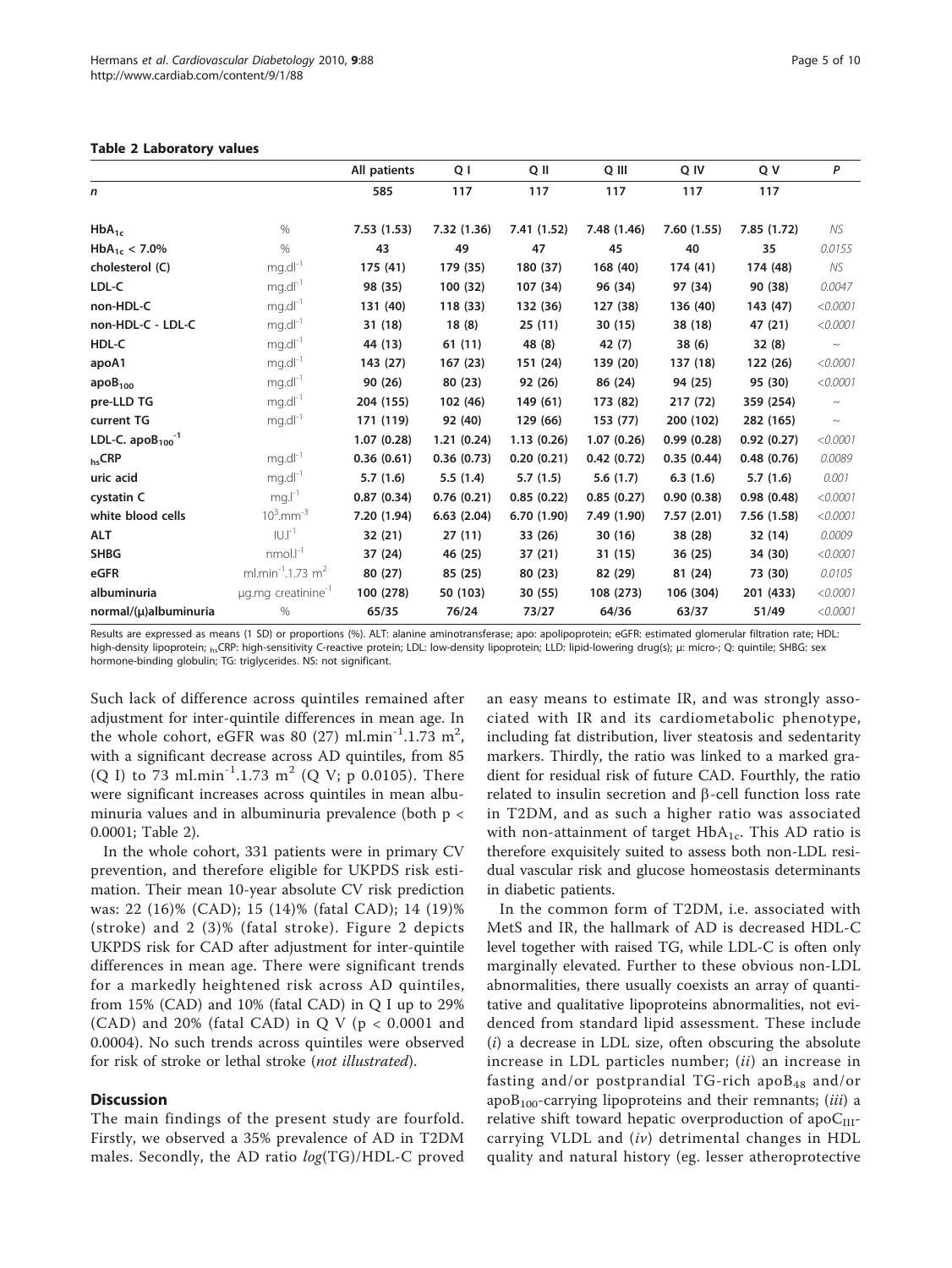<span id="page-5-0"></span>

subclasses, TG enrichment, reduced half-life and decreased nascent HDL production) [[2](#page-7-0),[5](#page-7-0),[12,13,36](#page-8-0)-[39](#page-8-0)].

In the present study, current TG levels, non-HDL-C levels, non-HDL-C minus LDL-C, and the ratio of LDL-C to apo $B_{100}$  confirm the high prevalence of AD-related abnormalities in this mostly North-Caucasian population of T2DM males. AD was also associated with high number of apo $B_{100}$ -carrying particles and with markers of lipoprotein TG-enrichment [[2](#page-7-0)[,12,36,37](#page-8-0)]. Using consensual MetS cutoffs for defining decreased HDL-C and elevated TG [\[11,16\]](#page-8-0), we observed a high prevalence of AD in T2DM males, at more than one-third. AD is however more likely to behave as a continuous CV risk variable. This underlies the rationale to use the combined occurrence of low HDL-C and high TG as dichotomic variable in order to assess AD prevalence in a population, while the  $log(TG)/HDL-C$  appears more appropriate to rank AD severity as a continuous variable in a given individual [[12\]](#page-8-0). This is confirmed from comparison with values from control, non-diabetic subjects, showing that in T2DM, the AD ratio was well above normal values from

the third AD quintile onwards, hinting to the fact that >60% within this population presents with some form of AD. This was not unexpected, TG and HDL-C being used to define the MetS phenotype, the latter being highly-prevalent (76%) of this T2DM population.

Whereas the Atherogenic Index of Plasma (log(TG/HDL-C) uses log transformation of the whole ratio, the present study only applied *log* transformation to TG numerator, as HDL-C range *per se* did not justify transformation. Skewness from untransformed TG/HDL-C distribution frequency was expected, with the TG term accounting for most of it. Whereas skewness of HDL-C frequency distribution was statistically significant, it was technically unimportant, and not surprisingly, HDL-C is rarely subject to prior log transformation neither in routine clinical assessment nor in clinical trials [\[12,17-20\]](#page-8-0). Dealing with a maleonly population offered the advantage of avoiding bimodality in HDL-C and TG distributions due to gender differences (T2DM females exhibiting higher mean HDL-C and lower TG values (by an average 6 and 12 mg/dl, respectively; (data not shown)).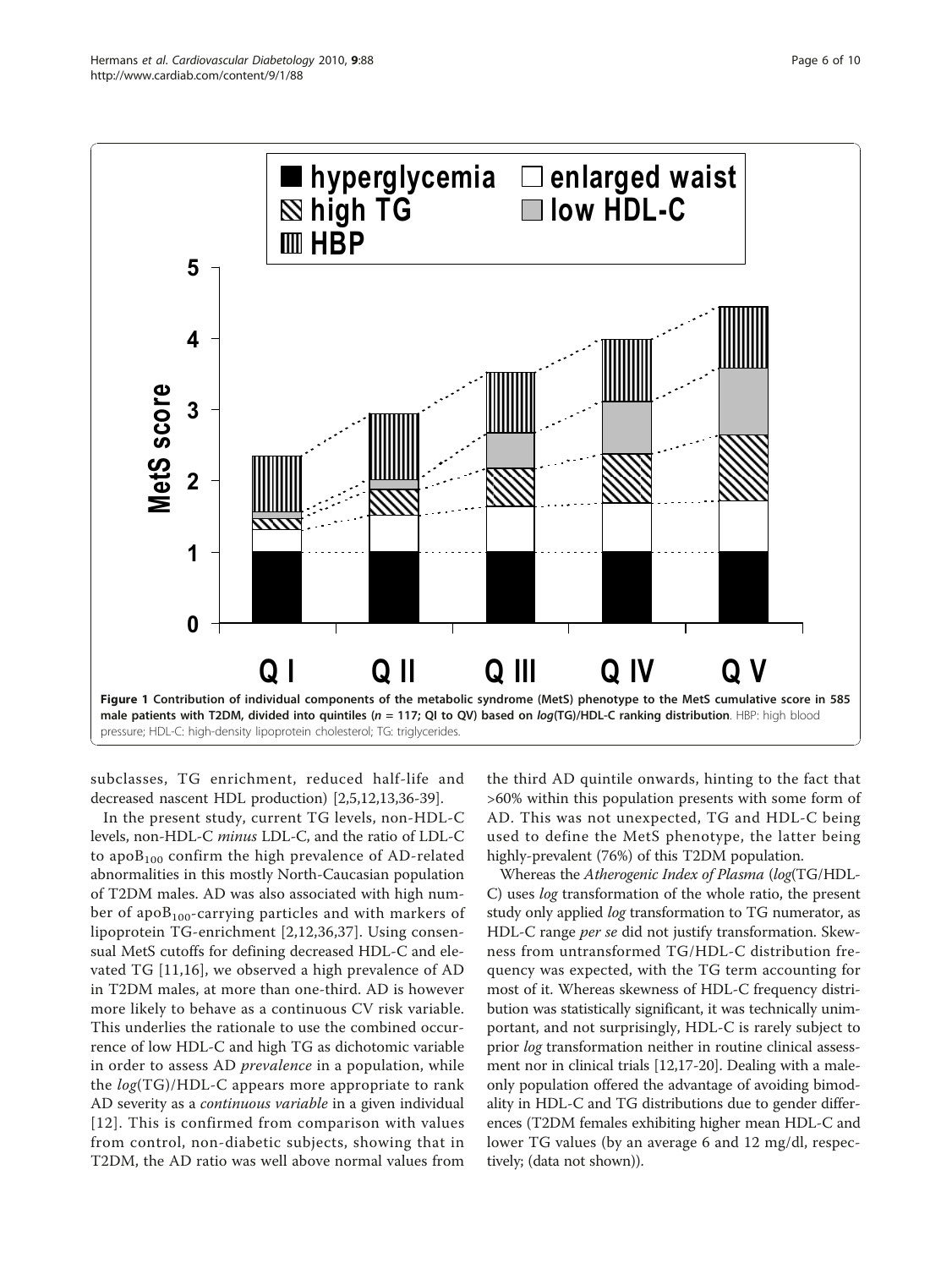<span id="page-6-0"></span>

In order to rule out any confounding effect of LLD, we used baseline TG and HDL-C values to compute the ratio, prior to any anti-dyslipidemic drug(s), such as statins, fibrates or niacin, all of which being increasingly used in combination therapy for T2DM. The difference between baseline and current TG levels in this study averaged 33 mg.dL $^{-1}$ , supporting the rationale for such an unyielding approach to obtain log(TG)/HDL-C. This also allowed to establishing precisely the true, underlying magnitude and frequency of AD in T2DM. Regarding lifestyle-related confounders on AD prevalence, it is noteworthy that both smoking and ethanol intake showed significant decreasing trends across quintiles, the inverse association with ethanol being expected, due to its HDL-C-raising effects.

For non-lipid biochemistry the AD ratio was associated, in a stepwise gradation, with a series of emerging non-lipid cardiometabolic markers, all comorbid to T2DM, such as fasting insulinemia, hsCRP, uric acid, cystatin C, leucocytes count and glomerular filtration rate. SHBG and total testosterone, but not free testosterone, significantly decreased in parallel across AD quintiles, an expected finding since stepwise insulin resistance is associated with decreased levels of the androgen transporter [[24,25,40-42\]](#page-8-0).

IR develops in a conditional genetic or acquired environment associated with overall and central body fat, sedentarity, and skeletal sarcopenia. This array of metabolic abnormalities predisposes to CV risk, and is easily captured clinically by  $(i)$  the presence of a MetS phenotype and *(ii)* by the incremental MetS score [[11](#page-8-0),[12,16,43,44](#page-8-0)]. Numerous abnormalities defining AD are associated, causally or as markers, with IR and its compensatory portal hyperinsulinemia, and with liver steatosis, the upstream organ responsible of excess VLDL synthesis and export [[12](#page-8-0)]. The present results show that  $log(TG)/HDL-C$  is an easy means to rank T2DM patients alongside IR, liver steatosis, leisure-time sedentarity (with screen-watching as surrogate), lack of leisure-time physical activity, and MetS score. This extends previous findings showing that this ratio was a surrogate for IR in healthy African Americans and white Caucasians [[45\]](#page-8-0). In our study, log(TG)/HDL-C also associated with both prevalent CAD, prevalent stroke but neither prevalent eye or nerve microangiopathy, nor stroke risk, nor prevalent PAD, the two latter caused by a combination of micro- and macrovascular end-organ damage. On the other end, albuminuria prevalence or level, both markers of mixed micro/macrovascular endorgan damage in T2DM, were significantly associated with AD.

In the ACCORD Lipid trial, impacting upon AD using a simvastatin-fenofibrate combination therapy reduced macrovascular risk in a subset patients with AD defined by concurrent HDL-C  $\langle 1^{st}$  tertile plus TG  $>3^{rd}$  tertile of baseline cohort lipids. This was in line with previous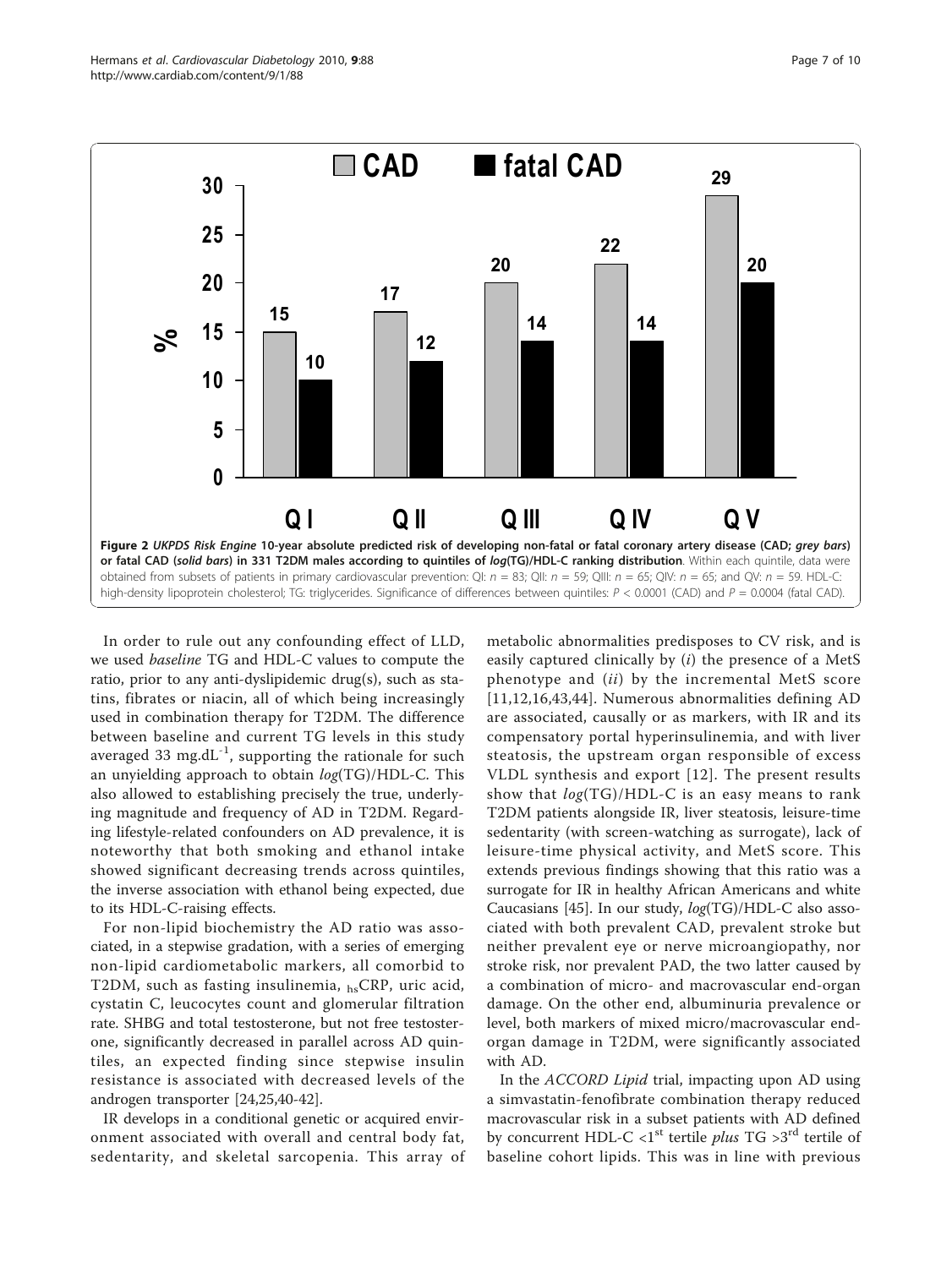<span id="page-7-0"></span>beneficial impact of fibrates on macrovascular outcomes in post-hoc subgroup analyses from landmark fibrate trials [[12](#page-8-0),[13](#page-8-0),[44,](#page-8-0)[46-48](#page-9-0)]. By contrast, in the ACCORD Lipid Eye substudy, microvascular risk of retinopathy progression was markedly reduced by combination simvastatin-fenofibrate therapy in a broader range of baseline non-LDL lipids [[49](#page-9-0)]. Besides fibrates, another promising pharmaceutical means to improve the AD ratio is to raise HDL-C levels with niacin or cholesteryl ester transfer protein inhibitors [5]. Parallel to pharmaceutical reinforcement, therapeutic lifestyle intervention emphasizing on a diet low in carbohydrates and ethanol, on caloric restriction and expenditure through exercise should not be overlooked as a means to improve the AD ratio, which in this study was clearly associated with sedentarity and lack of leisure-time exercise.

The AD ratio was also linked with more severe impairment in endogenous insulin secretion, as well as worsening of hyperbolic product  $(B \times S)$  loss, heralding earlier and more intensive requirement for stepping-up of glucose-lowering therapies, including insulin [[14,15,30,34,](#page-8-0)[50](#page-9-0)]. This unexpected finding is all the more relevant, as the ratio simultaneously associates with more severe IR and faster insulin secretory loss. Such a detrimental combination is poised to lead to poorer glycemic control. This association between  $log(TG)/HDL-C$  and  $\beta$ -cell impairment does not simply reflect decreased insulin output due to  $\beta$ -cell loss, as the latter would bring about opposing effects on the ratio terms, with reduced liver TG synthesis and VLDL export (portal hypoinsulinemia) and reduced lipolysis of TG-rich particles (systemic hypoinsulinemia). In addition, systemic TG removal from VLDL may also be altered as a result of decreased insulin sensitivity affecting lipoprotein lipase [[12](#page-8-0)]. Regarding glycemic control, T2DM patients with elevated raised AD ratio qualify for more proactive approaches to control hyperglycemia with insulin-sensitizers and/or insulin replacement therapy.

This study has several limitations. Firstly, we analyzed only male patients. Secondly, the cross-sectional design does not allow establishing causality relationships. Third, incorporation of routine measurement of HDL-C as denominator does not allow distinguishing dysfunctional, less atheroprotective or even atherogenic HDL subclasses which may be more prevalent in patients with T2DM. Besides compositional changes in HDL induced by overproduction of TG-rich lipoproteins [\[12](#page-8-0)], loss of functionality may also result from oxidative changes in predisposed individuals, such as those with haptoglobin 2-2 genotype, not captured from simple measurement of HDL-C level [[51\]](#page-9-0). Nevertheless, dysfunctional subclasses often coexist alongside decreased HDL-C, so that a low HDL-C level in the ratio may reflect to some extent underlying qualitative defects [[52](#page-9-0)]. Finally, the population under study was mostly of European Caucasian ancestry. The conclusions need to be confirmed in other major racial/ethnic diabetic and nondiabetic subgroups. The validity of the TG/HDL-C ratio as a simple, clinically useful estimator of IR was reported by Li et al. across race/ethnic subgroups in a large, nationwide sample of nondiabetic subjects from three major US populations (non-Hispanic whites, blacks and Mexican Americans) [\[53](#page-9-0)].

Based on the present results, we consider  $log(TG)/$ HDL-C as a simple means to estimate AD, and the residual vascular risk it confers, in fully-treated T2DM male patients. In addition, AD closely associates with the two major determinants of glucose homeostasis, affecting the natural history of hyperglycemia and its metabolic control. In patients in primary CV prevention, this AD ratio also yielded a marked, stepwise increase, in 10-year CV risk for CAD and fatal CAD. Using the log(TG)/HDL-C therefore adds a wealth of pertinent information on residual macrovascular risk, beyond that provided by individual components of the available lipid profile. In T2DM, this AD ratio is a simple means to assess both non-LDLrelated residual vascular risk and glucose homeostasis.

#### Author details

<sup>1</sup> Endocrinology and Nutrition Unit, Cliniques Universitaires St-Luc, Avenue Hippocrate 10, 1200 Brussels, Belgium. <sup>2</sup> Division of Cardiology, Cliniques universitaires St-Luc, Avenue Hippocrate 10, 1200 Brussels, Belgium.

#### Authors' contributions

All authors read and approved the final manuscript: MPH collected and managed the T2DM patients database; MPH, SAA and MFR contributed equally to the study design, data and statistical analyses and to drafting the manuscript.

#### Competing interests

The authors declare that they have no competing interests.

Received: 8 November 2010 Accepted: 14 December 2010 Published: 14 December 2010

#### References

- 1. American Diabetes Association: [Standards of medical care in diabetes -](http://www.ncbi.nlm.nih.gov/pubmed/19118286?dopt=Abstract) [2009.](http://www.ncbi.nlm.nih.gov/pubmed/19118286?dopt=Abstract) Diabetes Care 2009, 32:S13-61.
- 2. Davignon J, Cohn JS: [Triglycerides: a risk factor for coronary heart](http://www.ncbi.nlm.nih.gov/pubmed/8831917?dopt=Abstract) [disease.](http://www.ncbi.nlm.nih.gov/pubmed/8831917?dopt=Abstract) Atherosclerosis 1996, 124:S57-64.
- 3. Brites FD, Bonavita CD, De Geitere C, Cloës M, Delfly B, Yael MJ, Fruchart J, Wikinski RW, Castro GR: [Alterations in the main steps of reverse](http://www.ncbi.nlm.nih.gov/pubmed/10996354?dopt=Abstract) [cholesterol transport in male patients with primary hypertriglyceridemia](http://www.ncbi.nlm.nih.gov/pubmed/10996354?dopt=Abstract) [and low HDL-cholesterol levels.](http://www.ncbi.nlm.nih.gov/pubmed/10996354?dopt=Abstract) Atherosclerosis 2000, 152:181-92.
- 4. da Luz PL, Favarato D, Faria-Neto JR Jr, Lemos P, Chagas AC: [High ratio of](http://www.ncbi.nlm.nih.gov/pubmed/18719750?dopt=Abstract) [triglycerides to HDL-cholesterol predicts extensive coronary disease.](http://www.ncbi.nlm.nih.gov/pubmed/18719750?dopt=Abstract) Clinics (Sao Paulo) 2008, 63:427-32.
- 5. Fruchart J-C, Sacks F, Hermans MP, Assmann G, Brown WV, Ceska R, Chapman MJ, Dodson PM, Fioretto P, Ginsberg HN, Kadowaki T, Lablanche J-M, Marx N, Plutzky J, Reiner Z, Rosenson RS, Staels B, Stock JK, Sy R, Wanner C, Zambon A, Zimmet P, for the Residual Risk Reduction Initiative: The Residual Risk Reduction Initiative: a call to action to reduce residual vascular risk in patients with dyslipidemia. Am J Cardiol 2008, 102:S1-34.
- 6. Jones PH: [Expert perspective: reducing cardiovascular risk in metabolic](http://www.ncbi.nlm.nih.gov/pubmed/19084089?dopt=Abstract) [syndrome and type 2 diabetes mellitus beyond low-density lipoprotein](http://www.ncbi.nlm.nih.gov/pubmed/19084089?dopt=Abstract) [cholesterol lowering.](http://www.ncbi.nlm.nih.gov/pubmed/19084089?dopt=Abstract) Am J Cardiol 2008, 102:41L-47L.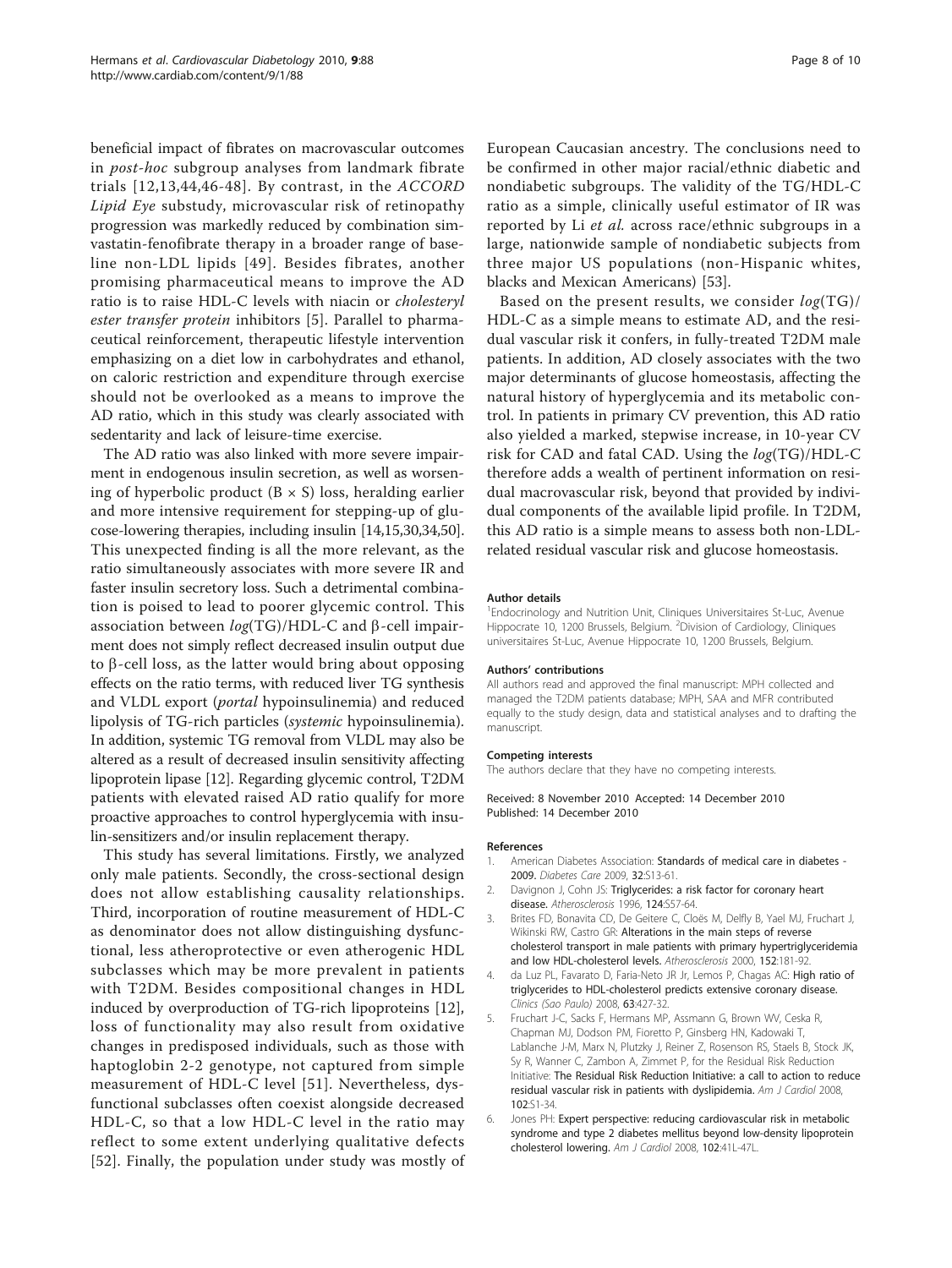- <span id="page-8-0"></span>7. Rana JS, Visser ME, Arsenault BJ, Després JP, Stroes ES, Kastelein JJ, Wareham NJ, Boekholdt SM, Khaw KT: [Metabolic dyslipidemia and risk of](http://www.ncbi.nlm.nih.gov/pubmed/19394708?dopt=Abstract) [future coronary heart disease in apparently healthy men and women:](http://www.ncbi.nlm.nih.gov/pubmed/19394708?dopt=Abstract) [The EPIC-Norfolk prospective population study.](http://www.ncbi.nlm.nih.gov/pubmed/19394708?dopt=Abstract) Int J Cardiol 2010, 143:399-404.
- Sarwar N, Sandhu MS, Ricketts SL, Butterworth AS, Di Angelantonio E, Boekholdt SM, Ouwehand W, Watkins H, Samani NJ, Saleheen D, Lawlor D, Reilly MP, Hingorani AD, Talmud PJ, Danesh J: [Triglyceride Coronary](http://www.ncbi.nlm.nih.gov/pubmed/20452521?dopt=Abstract) [Disease Genetics Consortium and Emerging Risk Factors Collaboration.](http://www.ncbi.nlm.nih.gov/pubmed/20452521?dopt=Abstract) [Triglyceride-mediated pathways and coronary disease: collaborative](http://www.ncbi.nlm.nih.gov/pubmed/20452521?dopt=Abstract) [analysis of 101 studies.](http://www.ncbi.nlm.nih.gov/pubmed/20452521?dopt=Abstract) Lancet 2010, 375:1634-9.
- 9. Triglyceride Coronary Disease Genetics Consortium and Emerging Risk Factors Collaboration: [Triglyceride-mediated pathways and coronary](http://www.ncbi.nlm.nih.gov/pubmed/20452521?dopt=Abstract) [disease: collaborative analysis of 101 studies.](http://www.ncbi.nlm.nih.gov/pubmed/20452521?dopt=Abstract) Lancet 2010, 375:1634-9.
- 10. Cordero A, Laclaustra M, León M, Casasnovas JA, Grima A, Luengo E, Ordoñez B, Bergua C, Bes M, Pascual I, Alegría E, MESYAS Registry Investigators: [Comparison of serum lipid values in subjects with and](http://www.ncbi.nlm.nih.gov/pubmed/18678299?dopt=Abstract) [without the metabolic syndrome.](http://www.ncbi.nlm.nih.gov/pubmed/18678299?dopt=Abstract) Am J Cardiol 2008, 102:424-8.
- 11. Grundy SM, Cleeman JI, Daniels SR, Donato KA, Eckel RH, Franklin BA, Gordon DJ, Krauss RM, Savage PJ, Smith SC Jr, Spertus JA, Costa F, American Heart Association; National Heart, Lung, and Blood Institute: [Diagnosis and management of the metabolic syndrome: an American](http://www.ncbi.nlm.nih.gov/pubmed/16157765?dopt=Abstract) [Heart Association/National Heart, Lung, and Blood Institute Scientific](http://www.ncbi.nlm.nih.gov/pubmed/16157765?dopt=Abstract) [Statement.](http://www.ncbi.nlm.nih.gov/pubmed/16157765?dopt=Abstract) Circulation 2005, 112:2735-52.
- 12. Hermans MP, Fruchart JC: Reducing residual vascular risk in patients with atherogenic dyslipidaemia: where do we go from here? Clinical Lipidology Review 2010.
- 13. ACCORD Study Group, Ginsberg HN, Elam MB, Lovato LC, Crouse JR, Leiter LA, Linz P, Friedewald WT, Buse JB, Gerstein HC, Probstfield J, Grimm RH, Ismail-Beigi F, Bigger JT, Goff DC Jr, Cushman WC, Simons-Morton DG, Byington RP: [Effects of combination lipid therapy in type 2](http://www.ncbi.nlm.nih.gov/pubmed/20228404?dopt=Abstract) [diabetes mellitus.](http://www.ncbi.nlm.nih.gov/pubmed/20228404?dopt=Abstract) N Engl J Med 2010, 362:1563-74.
- 14. Dehout F, Haumont S, Gaham N, Amoussou-Guenou KD, Hermans MP: Metabolic syndrome in Bantu subjects with type 2 diabetes from sub-Saharan extraction: prevalence, gender differences and HOMAhyperbolic product. Diab Metab Syndr 2008, 2:5-11.
- 15. Munoko Th, Hermans MP: Phenotypic characterization of first generation Maghrebian migrants with type 2 diabetes: a gender-based comparison with a reference North-Caucasian Belgian cohort. Diab Met Syndr 2008, 2:115-24.
- 16. Sadikot S, Hermans MP: Here we go again ... The metabolic syndrome revisited! Diab Metab Syndr 2010, 4:111-20.
- 17. Dobiásová M, Frohlich J: [The plasma parameter log \(TG/HDL-C\) as an](http://www.ncbi.nlm.nih.gov/pubmed/11738396?dopt=Abstract) [atherogenic index: correlation with lipoprotein particle size and](http://www.ncbi.nlm.nih.gov/pubmed/11738396?dopt=Abstract) esterification rate in apoB-lipoprotein-depleted plasma (FER<sub>HDL</sub>). Clin Biochem 2001, 34:583-8.
- 18. Kannel WB, Vasan RS, Keyes MJ, Sullivan LM, Robins SJ: [Usefulness of the](http://www.ncbi.nlm.nih.gov/pubmed/18312765?dopt=Abstract) [triglyceride-high-density lipoprotein versus the cholesterol-high-density](http://www.ncbi.nlm.nih.gov/pubmed/18312765?dopt=Abstract) [lipoprotein ratio for predicting insulin resistance and cardiometabolic](http://www.ncbi.nlm.nih.gov/pubmed/18312765?dopt=Abstract) [risk \(from the Framingham Offspring Cohort\).](http://www.ncbi.nlm.nih.gov/pubmed/18312765?dopt=Abstract) Am J Cardiol 2008, 101:497-501.
- 19. Bittner V, Johnson BD, Zineh I, Rogers WJ, Vido D, Marroquin OC, Bairey-Merz CN, Sopko G: [The triglyceride/high-density lipoprotein cholesterol](http://www.ncbi.nlm.nih.gov/pubmed/19249427?dopt=Abstract) [ratio predicts all-cause mortality in women with suspected myocardial](http://www.ncbi.nlm.nih.gov/pubmed/19249427?dopt=Abstract) [ischemia: a report from the Women](http://www.ncbi.nlm.nih.gov/pubmed/19249427?dopt=Abstract)'s Ischemia Syndrome Evaluation [\(WISE\).](http://www.ncbi.nlm.nih.gov/pubmed/19249427?dopt=Abstract) Am Heart J 2009, 157:548-55.
- 20. Cordero A, Andrés E, Ordoñez B, León M, Laclaustra M, Grima A, Luengo E, Moreno J, Bes M, Pascual I, Civeira F, Pocoví M, Alegría E, Casasnovas JA, MESYAS (MEtabolic Syndrome Active Subjects) Study Investigators: [Usefulness of triglycerides-to-high-density lipoprotein cholesterol ratio](http://www.ncbi.nlm.nih.gov/pubmed/19892056?dopt=Abstract) [for predicting the first coronary event in men.](http://www.ncbi.nlm.nih.gov/pubmed/19892056?dopt=Abstract) Am J Cardiol 2009, 104:1393-7.
- 21. Kothari V, Stevens RJ, Adler AI, Stratton IM, Manley SE, Neil HA, et al: [UKPDS](http://www.ncbi.nlm.nih.gov/pubmed/12105351?dopt=Abstract) [60: risk of stroke in type 2 diabetes estimated by the UK Prospective](http://www.ncbi.nlm.nih.gov/pubmed/12105351?dopt=Abstract) [Diabetes Study risk engine.](http://www.ncbi.nlm.nih.gov/pubmed/12105351?dopt=Abstract) Stroke 2002, 33:1776-81.
- 22. Stevens RJ, Coleman RL, Adler AI, Stratton IM, Matthews DR, Holman RR: [UKPDS 66: risk factors for myocardial infarction case fatality and stroke](http://www.ncbi.nlm.nih.gov/pubmed/14693990?dopt=Abstract) [case fatality in type 2 diabetes.](http://www.ncbi.nlm.nih.gov/pubmed/14693990?dopt=Abstract) Diabetes Care 2004, 27:201-7.
- 23. Hermans MP, Ahn S, Rousseau MF: Neurohormonal biomarkers and UKPDS stroke risk in type 2 diabetic women on primary cardiovascular prevention. Diabetes Metab Syndr 2008, 2:93-8.
- 24. Hermans MP, Ahn SA, Rousseau MF: [Erectile dysfunction, microangiopathy](http://www.ncbi.nlm.nih.gov/pubmed/19897395?dopt=Abstract) [and UKPDS risk in type 2 diabetes.](http://www.ncbi.nlm.nih.gov/pubmed/19897395?dopt=Abstract) Diabetes Metab 2009, 35:484-9.
- 25. Hermans MP, Ahn SA, Rousseau MF: Cardiometabolic phenotype and UKPDS risk in male type 2 diabetic patients with obstructive sleep apnoea syndrome. Diabetes Metab Syndr 2009, 3:50-4.
- 26. Report of the Expert Committee on the Diagnosis and Classification of Diabetes Mellitus. Diabetes Care 1997, 20:1183-97.
- 27. Valdez R, Seidell JC, Ahn YI, Weiss KM: A new index of abdominal adiposity as an indicator of risk for cardiovascular disease: a crosspopulation study. Int J Obes 1992, 16:77-82.
- 28. Kyle UG, Morabia A, Schutz Y, Pichard C: [Sedentarism affects body fat](http://www.ncbi.nlm.nih.gov/pubmed/14990265?dopt=Abstract) [mass index and fat-free mass index in adults aged 18 to 98 years.](http://www.ncbi.nlm.nih.gov/pubmed/14990265?dopt=Abstract) Nutrition 2004, 20:255-60.
- 29. Burkhauser RV, Cawley J: [Beyond BMI: the value of more accurate](http://www.ncbi.nlm.nih.gov/pubmed/18166236?dopt=Abstract) [measures of fatness and obesity in social science research.](http://www.ncbi.nlm.nih.gov/pubmed/18166236?dopt=Abstract) J Health Econ 2008, 27:519-29.
- 30. Levy J, Atkinson AB, Bell PM, McCance DR, Hadden DR: [Beta-cell](http://www.ncbi.nlm.nih.gov/pubmed/9585393?dopt=Abstract) [deterioration determines the onset and rate of progression of secondary](http://www.ncbi.nlm.nih.gov/pubmed/9585393?dopt=Abstract) [dietary failure in type 2 diabetes mellitus: the 10-year follow-up of the](http://www.ncbi.nlm.nih.gov/pubmed/9585393?dopt=Abstract) [Belfast Diet Study.](http://www.ncbi.nlm.nih.gov/pubmed/9585393?dopt=Abstract) Diabet Med 1998, 15:290-6.
- 31. Levy JC, Matthews DR, Hermans MP: [Correct Homeostasis Model](http://www.ncbi.nlm.nih.gov/pubmed/9839117?dopt=Abstract) [Assessment \(HOMA\) evaluation uses the computer program.](http://www.ncbi.nlm.nih.gov/pubmed/9839117?dopt=Abstract) Diabetes Care 1998, 21:2191-92.
- 32. Hermans MP, Levy J, Morris RJ, Turner RC: [Comparison of tests of beta-cell](http://www.ncbi.nlm.nih.gov/pubmed/10480608?dopt=Abstract) [function across a range of glucose tolerance from normal to diabetes.](http://www.ncbi.nlm.nih.gov/pubmed/10480608?dopt=Abstract) Diabetes 1999, 48:1779-86.
- 33. Hermans MP, Levy J, Morris RJ, Turner RC: [Comparison of insulin](http://www.ncbi.nlm.nih.gov/pubmed/10382587?dopt=Abstract) [sensitivity tests across a range of glucose tolerance from normal to](http://www.ncbi.nlm.nih.gov/pubmed/10382587?dopt=Abstract) [diabetes.](http://www.ncbi.nlm.nih.gov/pubmed/10382587?dopt=Abstract) Diabetologia 1999, 42:678-87.
- 34. Hermans MP: Diabetic macro- and microvascular disease in type 2 diabetes. Diabetes Vasc Dis Res 2007, 4:S7-11.
- 35. Levey AS, Bosch JP, Lewis JB, Greene T, Rogers N, Roth D: [A more accurate](http://www.ncbi.nlm.nih.gov/pubmed/10075613?dopt=Abstract) [method to estimate glomerular filtration rate from serum creatinine: A](http://www.ncbi.nlm.nih.gov/pubmed/10075613?dopt=Abstract) [new prediction equation. Modification of Diet in Renal Disease Study](http://www.ncbi.nlm.nih.gov/pubmed/10075613?dopt=Abstract) [Group.](http://www.ncbi.nlm.nih.gov/pubmed/10075613?dopt=Abstract) Ann Intern Med 1999, 130:461-70.
- 36. Hermans MP, Ahn SA, Rousseau MF: The non-HDL-C/HDL-C ratio provides cardiovascular risk stratification similar to the ApoB/ApoA1 ratio in diabetics: comparison with reference lipid markers. Diab Metab Syndr 2007, 1:23-8.
- 37. Brunzell JD, Davidson M, Furberg CD, Goldberg RB, Howard BV, Stein JH, Witztum JL: [Lipoprotein management in patients with cardiometabolic](http://www.ncbi.nlm.nih.gov/pubmed/18402913?dopt=Abstract) [risk: consensus conference report from the American Diabetes](http://www.ncbi.nlm.nih.gov/pubmed/18402913?dopt=Abstract) [Association and the American College of Cardiology Foundation.](http://www.ncbi.nlm.nih.gov/pubmed/18402913?dopt=Abstract) J Am Coll Cardiol 2008, 51:1512-24.
- 38. Mendivil CO, Zheng C, Furtado J, Lel J, Sacks FM: [Metabolism of very-low](http://www.ncbi.nlm.nih.gov/pubmed/19910636?dopt=Abstract)[density lipoprotein and low-density lipoprotein containing](http://www.ncbi.nlm.nih.gov/pubmed/19910636?dopt=Abstract) [apolipoprotein C-III and not other small apolipoproteins.](http://www.ncbi.nlm.nih.gov/pubmed/19910636?dopt=Abstract) Arterioscler Thromb Vasc Biol 2010, 30:239-45.
- 39. Rosenson RS, Davidson MH, Pourfarzib R: [Underappreciated opportunities](http://www.ncbi.nlm.nih.gov/pubmed/20451205?dopt=Abstract) [for low-density lipoprotein management in patients with](http://www.ncbi.nlm.nih.gov/pubmed/20451205?dopt=Abstract) [cardiometabolic residual risk.](http://www.ncbi.nlm.nih.gov/pubmed/20451205?dopt=Abstract) Atherosclerosis 2010, 213:1-7.
- 40. Hermans MP, Ahn SA, Rousseau MF: [Raised natriuretic peptides, Big](http://www.ncbi.nlm.nih.gov/pubmed/20368210?dopt=Abstract)[endothelin-1 and improved beta-cell function in type 2 diabetic males](http://www.ncbi.nlm.nih.gov/pubmed/20368210?dopt=Abstract) [with hyperuricaemia.](http://www.ncbi.nlm.nih.gov/pubmed/20368210?dopt=Abstract) Diab Vasc Dis Res 2009, 6:190-3.
- 41. Jerums G, Premaratne E, Panagiotopoulos S, Clarke S, Power DA, MacIsaac RJ: [New and old markers of progression of diabetic](http://www.ncbi.nlm.nih.gov/pubmed/18937992?dopt=Abstract) [nephropathy.](http://www.ncbi.nlm.nih.gov/pubmed/18937992?dopt=Abstract) Diabetes Res Clin Pract 2008, 82:S30-7.
- 42. Hermans MP, Ahn SA, Gruson D, Rousseau MF: The metabolic syndrome phenotype is associated with raised circulating Big endothelin-1 independently of coronary artery disease in type 2 diabetes. Diab Metab Syndr 2007, 1:229-37.
- 43. Hermans MP, Ahn SA, Amoussou-Guenou KD, Rousseau MF: Impact of metabolic syndrome on microvascular complications in type 2 diabetes. Diab Metab Syndr 2010, 4:150-4.
- 44. Hermans MP: Impact of fenofibrate on type 2 diabetes patients with features of the metabolic syndrome: subgroup analysis from FIELD. Curr Cardiol Rev 2010, 6:112-8.
- 45. Kim-Dorner SJ, Deuster PA, Zeno SA, Remaley AT, Poth M: [Should](http://www.ncbi.nlm.nih.gov/pubmed/19796777?dopt=Abstract) [triglycerides and the triglycerides to high-density lipoprotein cholesterol](http://www.ncbi.nlm.nih.gov/pubmed/19796777?dopt=Abstract) [ratio be used as surrogates for insulin resistance?](http://www.ncbi.nlm.nih.gov/pubmed/19796777?dopt=Abstract) Metabolism 2010, 59:299-304.